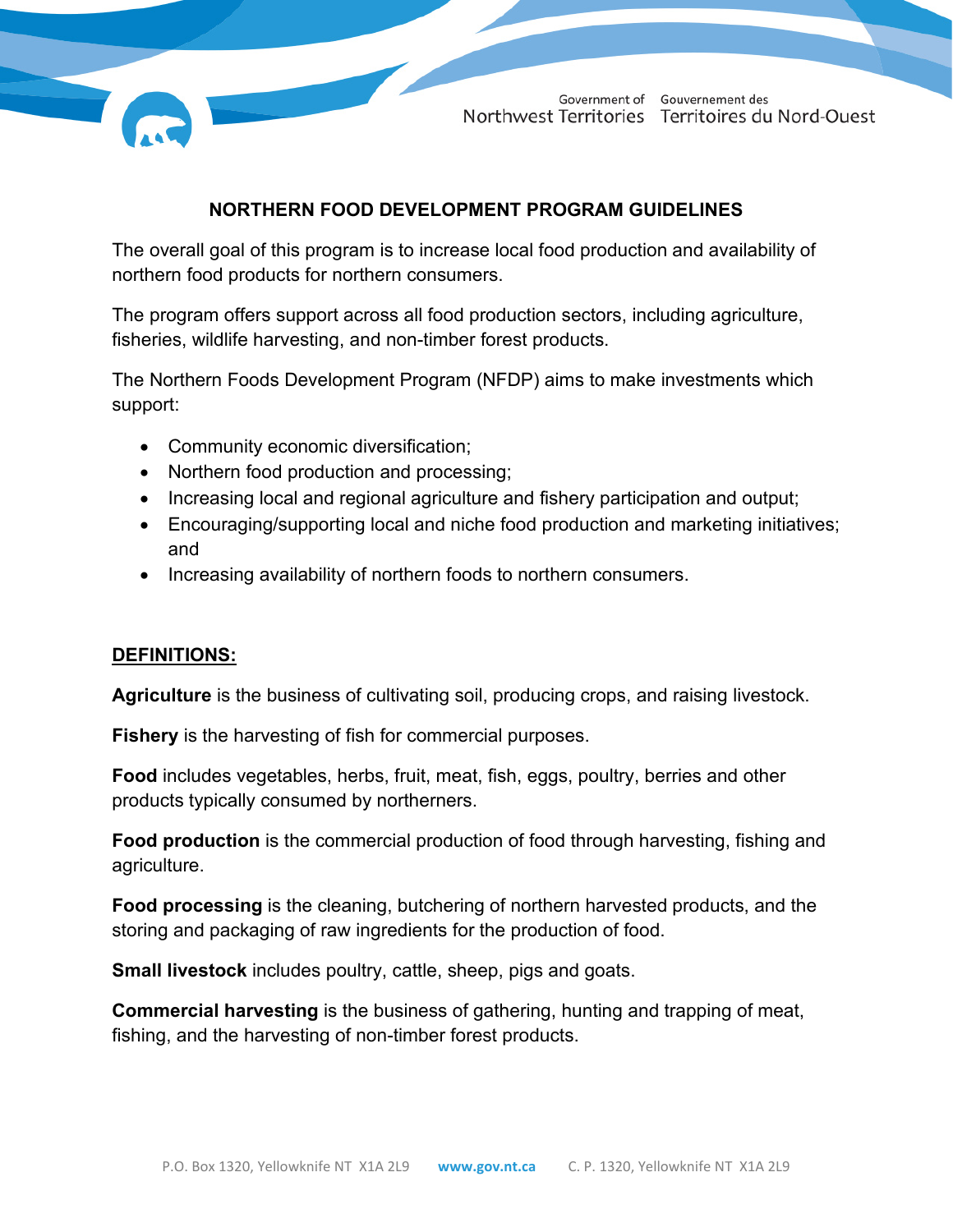## **APPLICANT ELIGIBILITY:**

Specific eligibility criteria are as follows:

A land based applicant should have a minimum of 1 acre (.405 hectares/4,047 square meters/43,560 square feet) under production and be able to demonstrate commercial sales.

In communities where land base or market is limited, a lessor minimum acreage may apply on an exception basis. For land preparation, commercial growers with less than an acre, should demonstrate that the majority of production is being directed to the commercial markets. Maximum contributions will be based upon either the pro-rated amount of \$1,000 per acre or 25 percent of reported sales from the previous year's harvest to a maximum contribution of \$1,000.

A greenhouse grower should have a minimum of 1,000 square feet under full production and demonstrate commercial sales. For commercial greenhouse growers looking to develop or expand with less than a 1,000 square feet, they should demonstrate that the majority of production is being directed to the commercial markets. Maximum contributions will be based upon either \$2.00 per square feet or 25 percent of reported sales from the previous year's harvest to a maximum contribution of \$2,000.

A harvester of wild edibles, or syrups should demonstrate commercial sales. A commercial wildlife harvester should show proof of product sales.

A fisher should hold a valid commercial fishing license and where applicable, vessel certificate(s). A fisher should demonstrate commercial sales.

Applicants who are just starting commercial activities should be able to demonstrate relevant experience and a capacity to engage in food production, either, or in combination, through access to land, equipment, licenses and permits etc.

## **ELIGIBLE ACTIVITIES:**

Investment may include but not limited to:

- Pre-design, design, construction and expansion of facilities (greenhouses, storage facilities, washing/grading/packaging facilities, irrigation, and food processing facilities).
- Introduction of new equipment and technology aimed at increasing yields in a cost effective and energy efficient manner.
- Land development costs including inputs such as fertilizer, seeds and soil.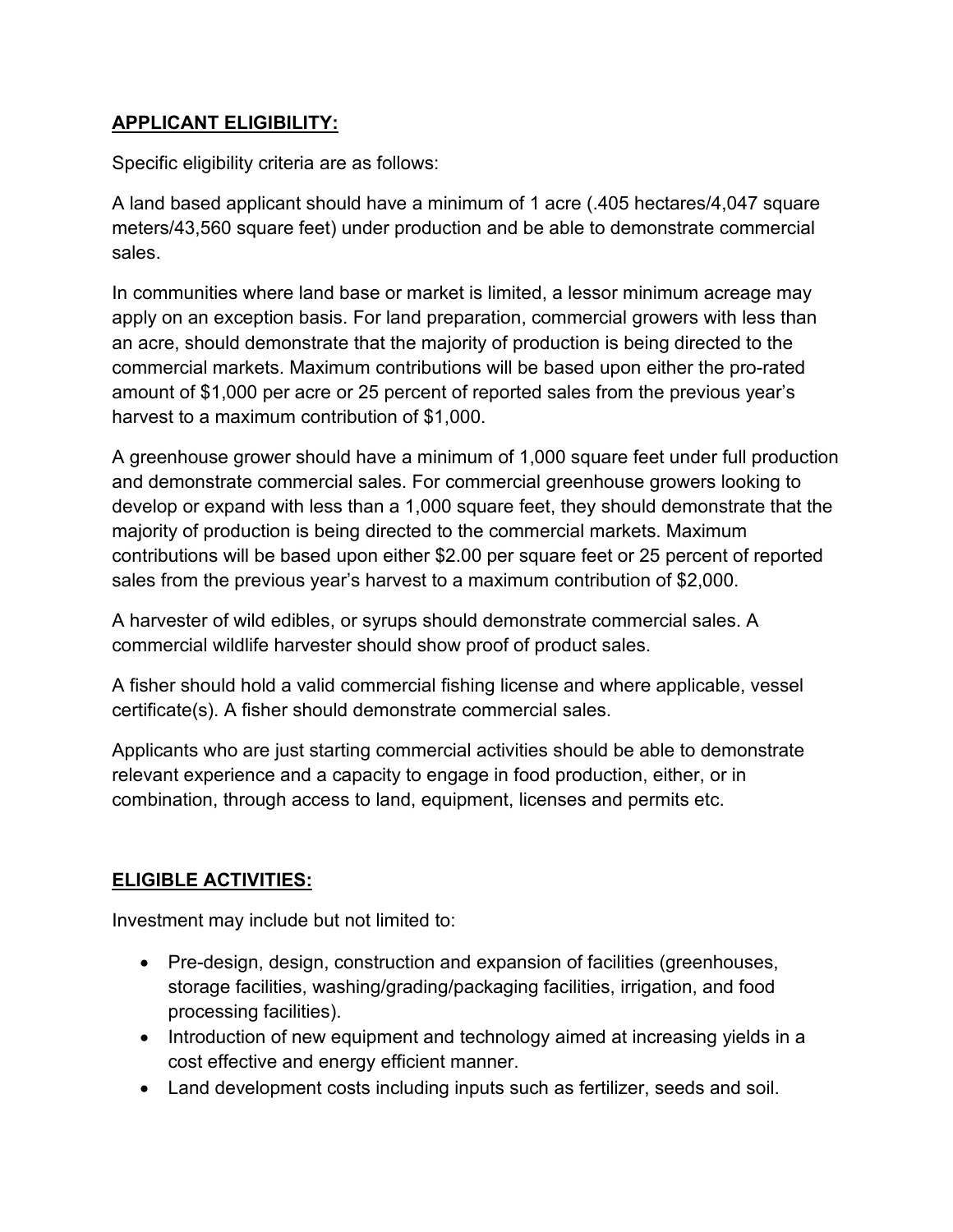

- Specialized training.
- Marketing, promotion, product and packaging design and development.
- Food transportation costs. For activities related to agriculture:
- Input freight assistance \$0.30/loaded kilometer (feed, seed, fertilizers, compost and amendments).
- Initial small livestock to a maximum of \$1,000.
- Small equipment materials and supplies \$200/acre (may be pro-rated as per land/greenhouses) plus applicable freight costs (fencing, covers, hoses, small pumps).
- Alternate energy technology 50 percent to a maximum of \$5,000.
- Land preparation (based on \$1,000 per acre for primary cultivation/\$200 per acre for subsequent cultivation, allowed to be pro-rated—refer Eligibility) to a maximum of \$5,000.
- Greenhouse development or expansion (based on \$2.00 per square feet) to a maximum of \$5,000 (allowed to be pro-rated – refer Eligibility).

For activities related to fisheries:

- Boat, motor, nets 50 percent to a maximum of \$20,000.
- Alternate energy technology 50 percent to a maximum of \$5,000.

For activities related to traditional harvesting:

• Wild harvest equipment and supplies to a maximum of \$5,000

Marketing Support:

- Market assessment 75 percent total costs to a maximum of \$1,500.
- Primary processing, (washers, grading equipment, small processing, packaging equipment) 50 percent to a maximum of \$5,000.
- Inter- settlement trade (max. \$2,500 per client applies to third party supported freight costs).
- Farmers market -- water/power supply, materials and supplies 50 percent to a maximum of \$2,500, for the first year of the market only.
- Packaging and promotional materials max. \$2,500 per client.
- Fish fillets (FISP) -- \$.44 per kilogram apply to third party supported sales receipts only.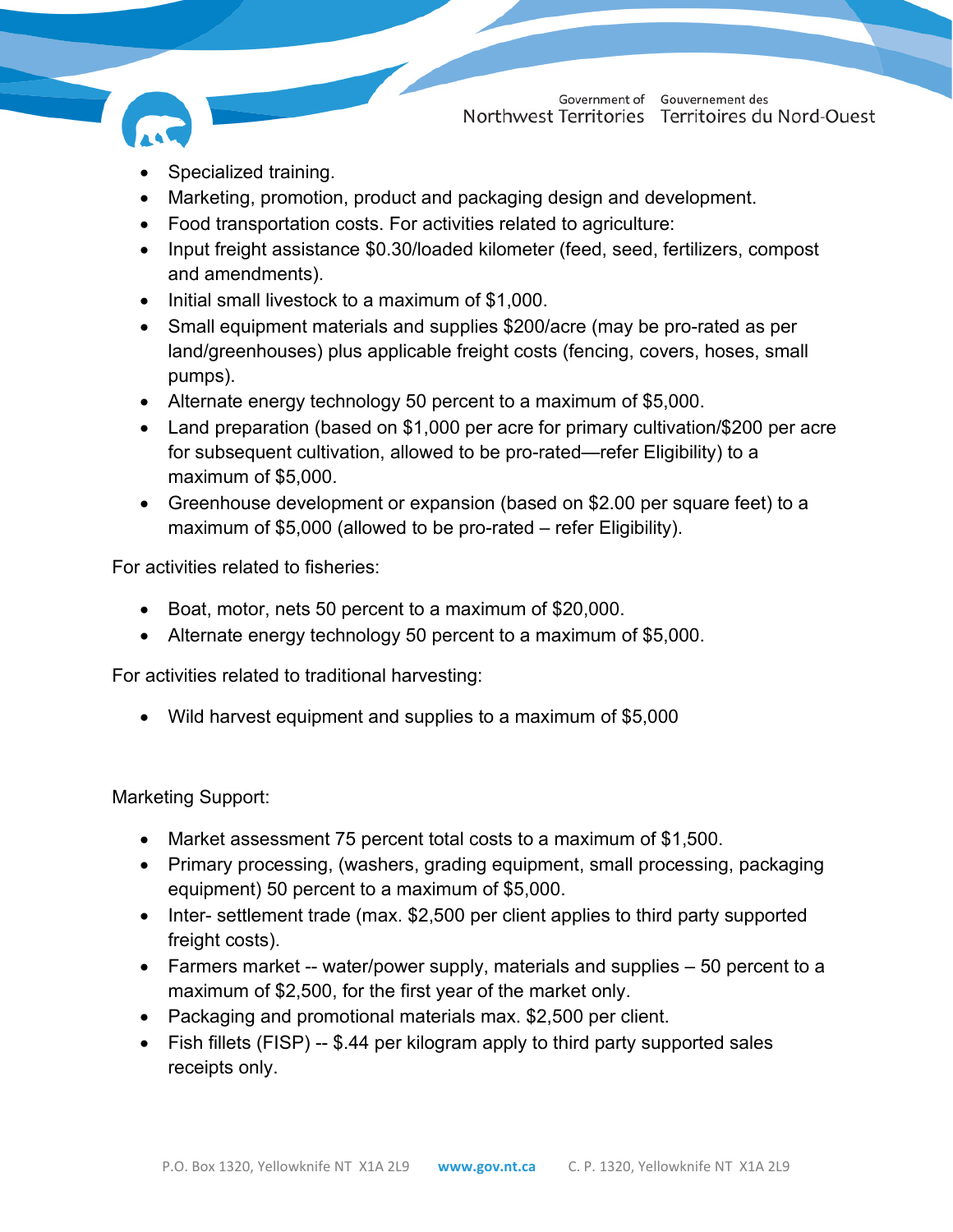## **ELIGIBLE EXPENSES:**

Costs must be directly related to the eligible activities listed in this program. In-kind donations of product or service will be considered in total project costs but will not be eligible for re-imbursement. In-kind costs must be clearly documented and reflect fair market value of related expense.

## **Ineligible Costs:**

Contributions will not be provided to assist with the purchase/acquisition or payment of:

- Assets previously owned by the applicant, shareholder or partner in the project;
- Wages or payments to the applicant, shareholders, family members or businesses related by common effective control;
- Land; and,
- Assets that have been purchased previously with the assistance of the Government of the Northwest Territories (GNWT) or the Government of Canada unless the amount of assistance is declared and deducted from the fair market value.

# **GENERAL TERMS AND CONDITIONS:**

Meeting eligibility criteria of the NFDP does not in itself guarantee subsequent approval of financial support. Financial assistance may be provided to those projects providing the greatest economic benefit to the Northwest Territories.

Applicants must clearly demonstrate a need for funding in terms of being unable to obtain the requested assistance through other means or where the terms and conditions on funding are such that the proposed business venture is no longer viable.

Applicants must supply all supporting documentation deemed relevant by the Regional Superintendent. These may include evidence of community or regional support from Community/Regional Councils.

All recipients of contribution assistance must agree to public disclosure. In addition, recipients are responsible to account for funding received as per the Contribution Agreement.

A Contribution Agreement is a legal and binding commitment by the recipient to undertake a specific project within a defined time frame. Specific terms and conditions will vary according to the nature of the contribution and the project or activity being supported and will be attached as a schedule to the Contribution Agreement.